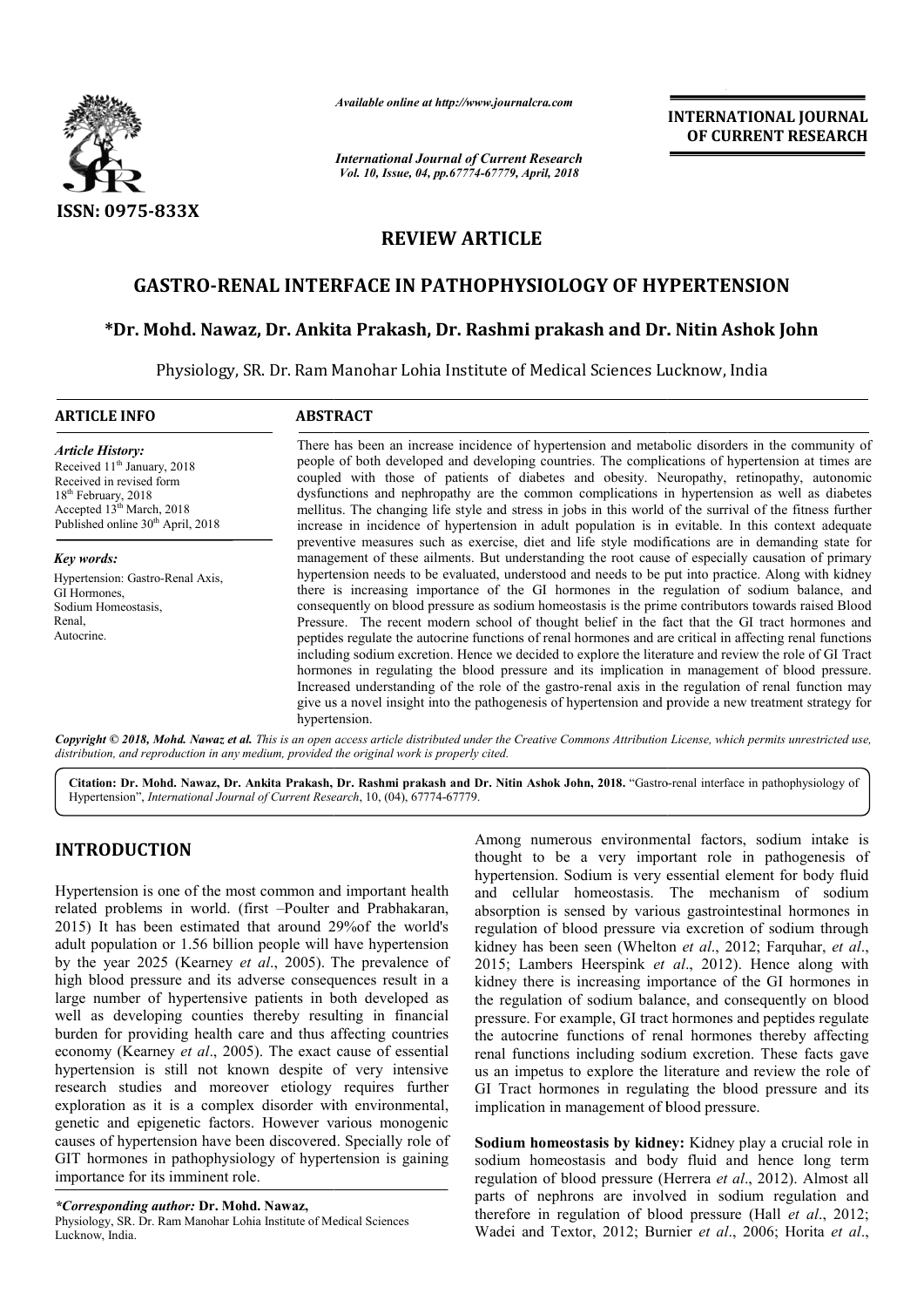2013; Wang *et al*., 2009; Gildea *et al*., 2015) This is achieved by various transporters like sodium glucose transporters, sodium hydrogen exchanger, sodium amino acid cotransporter, sodium bicarbonate cotransporter, sodium phosphate cotransporter and various other transporters which are present on luminal and basolateral side of tubular cells (Hall *et al*., 2012; Wadei and Textor, 2012; Burnier *et al*., 2006; Horita *et al*., 2013; Wang *et al*., 2009; Romero, 2005). These sodium cotransporters, exchangers, and pumps are influenced by numerous neural, hormonal, and humoral factors. These mediators broadly classified into two groups. One is causing natriuresis (example Dopamine) and second is causing retention of sodium and water example angiotensin. These two groups keep the body sodium and fluid in balance and maintain blood pressure in normal range. In hypertensive patient it has been found that natriuresis mediated by dopamine is also decreased (Zhang and Harris, 2015; Giani *et al*., 2014).

**Mechanism of sodium absorption in GIT:** GIT is first and most important organ in salt sensing and its absorption regulation. Other organs are also involved in salt sensing in body for maintenance of blood pressure. In GIT salt sensing and absorption starts from tongue, stomach, small and large intestine (Noda and Hiyama, 2007; Orlov and Mongin, 2007; Titze and Machnik, 2010; Jones *et al*., 2014; Benos *et al*., 2004). In case of excess of sodium in body, the GIT initiates mechanism that causes natriuresis and diuresis and little amount of salt is absorbed through the gut. In contrast to this in salt depleted state, tongue and stomach sense the need for salt intake and this enhances GIT hormone secretions especially involved in sodium reabsorption from kidney and other organs and this increases sodium level in the body (Fu and Vallon, 2014). Many studies have shown that sodium is excreted more faster if given orally than intravenous (Furness *et al*., 2013; Michell *et al*., 2008; Carey, 1978; Andersen *et al*., 2000; Mironova *et al*., 2015; Preston *et al*., 2012). Apart from gastro- renal reflex sodium sensors are also present in vascular smooth muscle that directs the kidney to decrease sodium transport (Drummond *et al*., 2008). In addition the recruitment of aversive taste pathways for example activation of sour and bitter taste sensing cells and taste receptors in kidney which also participate in sodium homeostasis (Oka *et al*., 2013; Liu *et al*., 2015; Rabin *et al*., 2009; Okoro *et al*., 1998; Arguelles *et al*., 2007). Therefore, the targeting of sodium sensors in different parts of the body, including those present in the GI tract, might be the new targets in future for anti-hypertensive therapy.

**GIT Hormones secretion and modulation of renal handling of sodium:** Studies regarding GIT hormones mediated natriuretic signalling mechanism is not completely understood but it is clear that various GI polypeptides and hormones play important role in regulation of blood pressure via renal sodium  $transport<sup>10</sup>$ . These GIT derived substances can be grouped in to three classes and these are GIT hormones, pancreatic hormones and GIT neuropeptides. On the basis of their ability for sodium excretion they can be classified into two groups and these are GIT derived substances involved in increasing sodium excretion and those decreasing sodium excretion.

**Glucagon Like Peptide (GLP-1):** GLP-1 is secreted by L cells in intestine and degraded by dipeptidy peptidase-4. It acts on receptor GLP-1R which is widely distributed all over body and over brush border of kidney. In rodents stimulation of GLP-1R suppresses the renal proximal tubule sodium transport and causes natriuresis. This is done by inhibition of sodium hydrogen exchanger 3 (NHE3) activity via a protein kinase-A mechanism (Farah *et al*., 2016). So GLP-1 has both activities; that is increase sodium excretion and vasodialator activity (Yu *et al*., 2003). The natriuretic effect of GLP‐1 in humans is also associated with a decrease in plasma Ang II but not plasma, aldosterone, Renin or urinary excretion of angiotensinogen (Skov *et al*., 2013) In one study it has been foud that exenatide, a GLP‐1 agonist, reduced systolic and diastolic blood pressure (Moretto *et al*., 2008) .In essential hypertension it is seen that decreased GLP‐1Rs, and GLP‐1‐mediated renal arterial vasorelaxation is impaired (Liu *et al*., 2015). Hence decreased GLP‐1 and renal GLP‐1R expression may be involved in the pathogenesis of hypertension. These studies would suggest that GLP-1 would have an antihypertensive action.

**Gastrin, cholecystokinin, and dopamoine interaction:**  Gastrin is major hormone secreted by G cells in stomach in pyloric region of stomach and upper part of small intestine. Other site inbody are cerebral and few peripheral neurons, pituitary glands and spermatocyte (Rehfeld *et al*., 1984; Schalling *et al*., 1990). CCK is secreted by I cells in upper intestine. Both hormones share common receptor CCK-A and CCK-B but CCK-A has high affinity for CCK while CCK-B is having more affinity for Gastrin. CCK-BR is mainly present in proximal convoluted tubule, distal tubule and collecting ducts (von Schrenck *et al*., 2000). Both Gastrin and CCK can act as hypertensive via natriuresis and dieresis (Rehfeld *et al*., 1984; von Schrenck *et al*., 2000; Chen *et al*., 2013). but Gastrin exerts more effect on renal proximal tubule (Melis *et al*., 2007). Food increases serum gastrin levels, and sodium given orally, even without food, also increases serum gastrin levels.<sup>45</sup> The role of Gastrin hormone in regulation of sodium excretion and blood pressurehas also been substantiated by animal experiment study in mice gastrin (Gast) gene‐deficient mice in which it was found that there is no sodium excretion after ingestion of sodium and these mice developed salt-sensitive hypertension (Survé and Håkanson, 1998).

This might be related to the ability of gastrin to inhibit Na -K ‐ATPase and NHE3 activities in RPT cells (Chen *et al*., 2013; Liu and Jose, 2013; Liu *et al*., 2016). Gastrin also induces natriuresis and diuresis via Dpamine receptor specially D1 like receptor (D1 and D5) synergistically (Chen *et al*., 2013; Jiang *et al*., 2016). It has been seen that natriuresis produced by ingestion of high sodium in diet can be blocked by D1 like receptor agonist (Fenodopam) or CCK-BR antagonist (Jiang *et al*., 2016). Hence these data suggest that there is synergistic action between CCK-BR and DI-R/D5-R to increase sodium excretion. So any aberrant interaction between renal CCK-BR and both D-1 like receptor may lead to pathogenesis of hypertension.

**Insulin and Renal Dopamine interaction:** Insulin is a hormone secreted by beta cell of pancreas and regulates blood sugar level within normal range via its receptors which are widely present all over the body including nephron. Insulin acts on almost all parts of nephron and has anti natriuretric effect through specific sodium transporters, channels and exchangers. In insulin resistance patients compensatory hyperinsulinaemia leads to increased salt absorption and hence is attributable in genesis of hypertension (Baudrand *et al*., 2014). It has been found that high sodium diet causes increased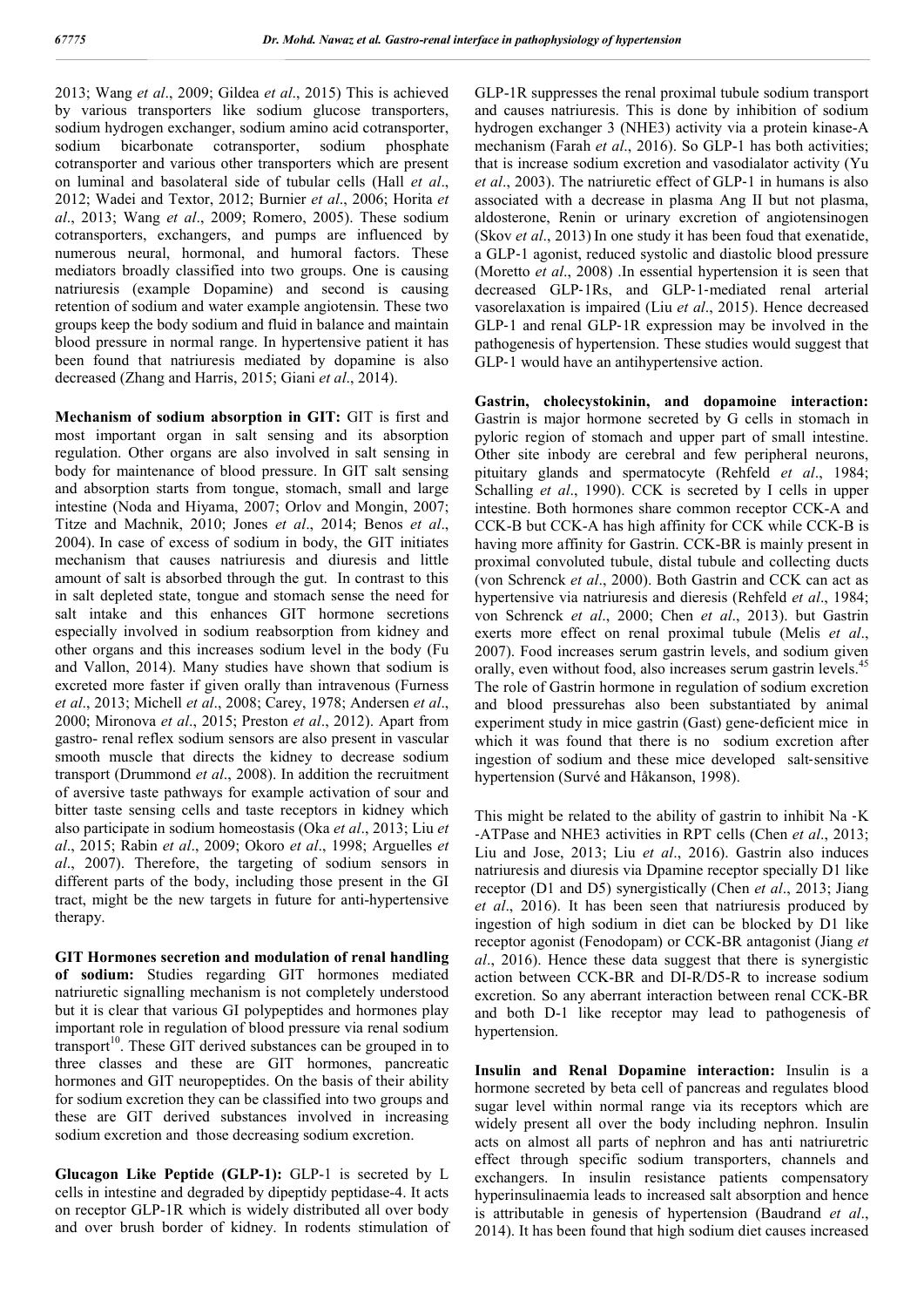insulin resistance (Baudrand *et al*., 2014). Insulin and Dopamine have antagonistic action on renal sodium transport. Insulin acts on Dopaminergic system at two different levels in kidney. First insulin enhances uptake of hydroxylphenylanine, immediate precursor of catechcolamine, specially dopamine, through increase in transport in PCT<sup>51</sup>. Second Insulin increases expression of D5R and its mediated inhibition of Na-K ATPase activity on PCT which is an important counterbalance to increase sodium absorption (Ahmad Banday and Lokhandwala, 2006; Banday *et al*., 2007). Dopamine also regulates insulin receptor expression and functions (Li *et al*., 2015). It has been found that D-1 like receptor agonist Fenodopam increases the expression of insulin receptors in human PCT. Also activation of D2R regulates insulin secretion (Li *et al*., 2015). It has been found that acute administration of a D ‐like receptor agonist quinpirole or an agonist bromocriptine inhibits glucose‐stimulated insulin secretion by D-R dependent or independent mechanism (Rubí *et al*., 2005; de Leeuw van Weenen *et al*., 2010). So disruption of D2R in mice shows impaired insulin secretion and glucose metabolism.

**GIT Hormones and Renin Angiotensin system (RAS) Interaction:** RAS plays important role in development and maintenance of Hypertension (Carey, 2015; Santos *et al*., 2012). Angiotensin 2(AT2) is main mediator of RAS and it is mainly present in renal tubular cells and interstitium of kidney. Angiotensin 2 acts via AT1 receptor in kidney. Recently various studies have been done on interaction between RAS and GIT hormones.

**GLP-1 and RAS:** GLP-1 can interact with RAS (Skov *et al*., 2013; Hirata *et al*., 2009; Kim *et al*., 2013). GLP-1R agonist counteract hypertensive action of AT2. It has been seen that GLP-1R agonist (Liraglutid) normalizes both systolic and diastolic blood pressure in AT2 induced hypertension. Same result was also found by Exanadin-4. (Hirata *et al*., 2009) Therefore beneficial role of combination of GLP-1R agonist with RAS inhibition has been seen (Kim *et al*., 2013). Combination of AT2R blocker (Telmisarton) and DPP-4 inhibitor (Linagliptin) reduces urinary excretion of albumin and renal oxidation stress in Diabetic endothelial Nitric Oxide synthase (NOS), indicating that these two might be new approach for patient with diabetic nephropathy (Alter *et al*., 2012).

**Role of Ghrelin in Hypertension:** Ghrelin is a hormone acts as endogenous ligand for growth hormone secretogouge receptor (GHS-R) 62. Ghrelin is secreted by mainly X/A type cells in stomach (Date *et al*., 2000) and also from small intestine, heart, liver, pancreas, brain64. Secretion of ghrelin is stimulated by fasting and inhibited by feeding (Date *et al*., 2000), resulting in pre-prandial rise of the plasma ghrelin level (Cummings *et al*., 2001). The plasma ghrelin level is also correlated inversely with body mass index (BMI), low in obese patients and high in patients with anorexia nervosa and cardiac cachexia (Ariyasu*et al*., 2001; Tschöp *et al*., 2001). Ghrelin stimulates GH secretion, promotes feeding (Nakazato *et al*., 2001), and decreases insulin secretion and increases blood glucose levels (Dezaki *et al*., 2004; Dezaki *et al*., 2006). GHS-R is expressed in a variety of tissues, including the heart, blood vessels and kidney. Suggesting possible cardiovascular effects of ghrelin. Recently it has been reported that plasma gherelin level is elevated and antagonist of the ghrelin receptor causes

earlier onset of salt-sensitive hypertension in rats, indicating hat endogenous ghrelin serves as an anti-hypertensive hormone (Sato *et al*., 2011) .One study was done in 2013 on gherelin and they found that it significantly increases the urine volume and increase urine Na+ excretion. Furthermore, ghrelin increases urine nitric oxide (NO) excretion and tends to increase renal neuronal nitric oxide synthase (nNOS) mRNA expression. It has been also found that Ghrelin did not alter the plasma angiotensin II level and renin activity, nor urine catecholamine levels. Furthermore, ghrelin prevented the high salt-induced increases in heart thickness and plasma ANP mRNA expression. These results demonstrate that long-term ghrelin treatment counteracts salt-induced hypertension in rats primarily through diuretic action associated with increased renal NO production, thereby exerting cardio-protective effects (Hirotaka Aoki1 *et al*., 2013).

**Role of gut Microflora in Hypertension:** In recent years, various studies have been done regarding the influence of microflora of GIT and their effect on blood pressure. Although the mechanisms of gut microflora on regulation of blood pressure are complex, effects on gut or renal hormones/peptide synthesis or release might be involved. The gut flora, via various metabolites such as short chain fatty acids SCFA, can influence the number and function of enterochromaffin cells, thereby promoting the release of serotonin that would alter the physiology (Miyamoto *et al*., 2016). SCFA influence blood pressure via activating sensory receptors such as olfactory receptor 78 (Olfr78), GPR (Schalling *et al*., 1990), and GPR (Miyamoto *et al*., 2016; Afsar *et al*., 2016). Olfr78 is expressed well in the renal juxtaglomerular apparatus, where activation of Olfr78 induces renin secretion. Treatment with antibiotics reduces the biomass of the gut flora and elevates blood pressure in Olfr78 knockout mice 75.It is reported that gut flora affect the generation of free dopamine and norepinephrine in the gut lumen (Asano *et al*., 2012).

The levels of dopamine and norepinephrine in the lumen of the cecum are higher in control mice than the germ‐free mice (Asano *et al*., 2012). Resistant starch is fermented to SCFAs by microflora in the large intestine. It is found that high-amylose resistant starch is associated with increased gene expression of proglucagon (gene for GLP‐1) and PYY in the cecal and large intestine, and increased plasma levels of PYY and GLP‐1, which play important roles in the regulation of blood ressure (Keenan *et al*., 2012) Dietary factors such as high fiber diet, and acetate supplementation change the gut microbiota, downregulate renal RAS, and prevent the development of hypertension in desoxycorticosterone acetate– salt hypertensive mice (Marques *et al*., 2017). These indicate that targeting the gut microbiota may be a potential and novel strategy for the regulation of gastro‐renal axis and treatment of hypertension.

#### **Conclusion**

After these discussion, it is evident that increasing support of the concept of a gastro‐renal communication in the excretion of a sodium load. GIT hormones and peptides released from the intestine into the circulation in response to sodium intake that interacts with dopamine and various other receptors in the kidney to regulate sodium excretion and keep the blood pressure within in the normal range. Any imbalance in gastro‐renal natriuretic signaling axis may cause the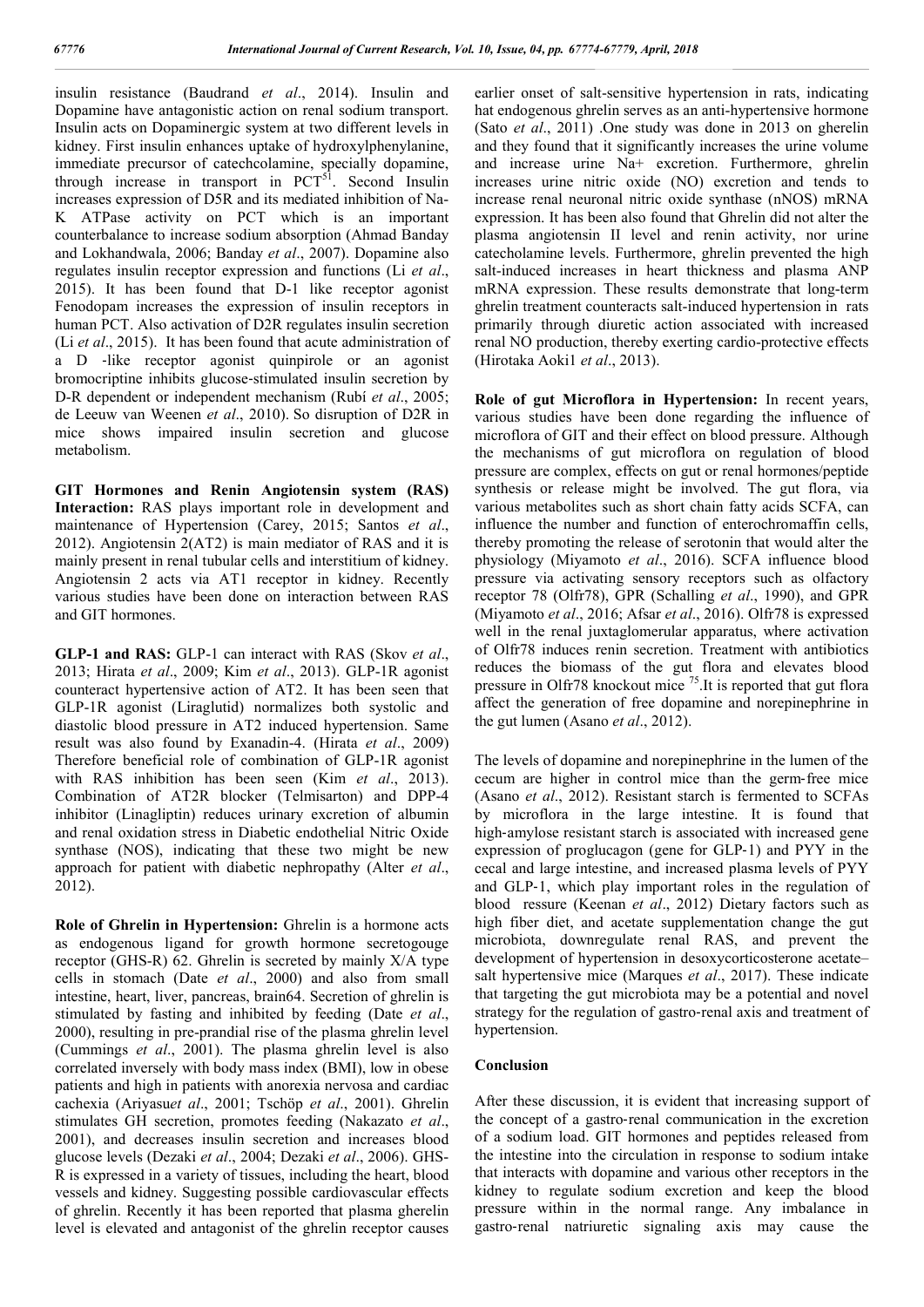pathogenesis of hypertension. Increased understanding of the role of the gastro‐renal axis in the regulation of renal function may give us a novel insight into the pathogenesis of hypertension and provide a new treatment strategy for hypertension.

#### **REFERENCES**

- Afsar, B., Vaziri, N.D., Aslan, G., Tarim, K. and Kanbay, M. 2016. Gut hormones and gut microbiota: implications for kidney function and hypertension. *J Am Soc Hypertens*., 10:954–961.
- Ahmad Banday, A. and Lokhandwala, MF. 2006. Defective renal dopamine D receptor function contributes to hyperinsulinemia‐mediated hypertension. *Clin Exp Hypertens*., 28:695–705.
- Alter, M.L., Ott, I.M., von Websky, K., Tsuprykov, O., Sharkovska, Y., Krause‐Relle, K., Raila, J., Henze, A., Klein, T. and Hocher, B. 2012. DPP-4 inhibition on top of angiotensin receptor blockade offers a new therapeutic approach for diabetic nephropathy. *Kidney Blood Press Res*., 36:119–130.
- Andersen, L.J., Jensen, TU., Bestle, M.H. and Bie, P. 2000. Gastrointestinal osmoreceptors and renal sodium excretion in humans. *Am J Physiol Regul Integr Comp Physiol*., 278:R287–R294.
- Arguelles, J., Diaz, J.J., Malaga, I., Perillan, C., Costales, M. and Vijande, M. 2007. Sodium taste threshold in children and its relationship to blood pressure. *Braz J Med Biol Res*., 40:721–726.
- Ariyasu, H., Takaya, K., Tagami, T., Ogawa, Y., Hosoda, K., *et al*., 2001. Stomach is a major source of circulating ghrelin, and feeding state determines plasma ghrelin-like immunoreactivity levels in humans. *J Clin Endocrinol Metab.,* 86: 4753-4758
- Asano, Y., Hiramoto, T., Nishino, R., Aiba, Y., Kimura, T., Yoshihara, K., Koga, Y. and Sudo, N. 2012. Critical role of gut microbiota in the production of biologically active, free catecholamines in the gut lumen of mice. *Am J Physiol Gastrointest Liver Physiol*., 303:G1288–G1295.
- Banday, AA., Fazili, FR. and Lokhandwala, MF. I. 2007. nsulin causes renal dopamine D receptor desensitization via GRK2‐mediated receptor phosphorylation involving phosphatidylinositol 3‐kinase and protein kinase C. *Am J Physiol Renal Physiol*., 293:F877–F884.
- Baudrand, R., Campino, C., Carvajal, CA., Olivieri, O., Guidi, G., Faccini, G., Vöhringer, PA., Cerda, J., Owen, G., Kalergis, AM. and Fardella, CE. 2014. Highsodium intake is associated with increased glucocorticoid production, insulin resistance and metabolic syndrome. *Clin Endocrinol (Oxf)*. 80:677–684.
- Benos, DJ. 2004. Sensing tension: recognizing ENaC as a stretch sensor. *Hypertension*., 44:616–617.
- Burnier, M., Bochud, M. and Maillard, M. 2006. Proximal tubular function and salt sensitivity. *Curr Hypertens Rep*., 8:8–15.
- Carey, RM. 1978. Evidence for a splanchnic sodium input monitor regulating renal sodium excretion in man. Lack of dependence upon aldosterone. *Circ Res*., 43:19–23.
- Carey, RM. 2015. The intrarenal renin‐angiotensin system in hypertension. *Adv Chronic Kidney Dis*., 22:204–210.
- Carranza, A., Musolino, PL., Villar, M. and Nowicki, S. 2008. Signaling cascade of insulin‐induced stimulation of L‐dopa uptake in renal proximal tubule cells. *Am J Physiol Cell Physiol*., 295:C1602–C1609.
- Chen, Y., Asico, LD., Zheng, S., Villar, VA., He, D., Zhou, L., Zeng, C. and Jose, PA. 2013. Gastrin and D dopamine receptor interact to induce natriuresis and diuresis. *Hypertension*, 62:927–933.
- Cummings, DE., Purnell, JQ., Frayo, RS., Schmidova, K., Wisse, BE., *et al*., 2001. A preprandial rise in plasma ghrelin levels suggests a role in meal initiation in humans. *Diabetes,* 50: 1714-1719.
- Date, Y., Kojima, M., Hosoda, H., Sawaguchi, A., Muhtashan, SM., *et al*., 2000. Ghrelin, a novel growth hormone releasing acylated peptide, is synthesized in a distinct endocrine cell type in the gastrointestinal tracts of rats and humans. *Endocrinology,* 141: 4255-4261.
- de Leeuw van Weenen, JE., Parlevliet, ET., Maechler, P., Havekes, LM., Romijn, JA., Ouwens, DM., Pijl, H. and Guigas, B. 2010. The dopamine receptor D agonist bromocriptine inhibits glucose‐stimulated insulin secretion by direct activation of the alpha2‐adrenergic receptors in beta cells. *Biochem Pharmacol*., 79:1827–1836.
- Dezaki, K., Hosoda, H., Kakei, M., Hasiguchi, S., Watanabe, M., *et al*., 2004. Endogenous ghrelin in pancreatic islets restricts insulin release by attenuating Ca2+ signaling in βcells: implication in the glycemic control in rodents. *Diabetes,* 53: 3142-3151.
- Dezaki, K., Sone, H., Koizumi, M., Nakata, M., Kakei, M., *et al*., 2006. Blockade of pancreatic islet-drived ghrelin enhances insulin secretion to prevent high-fat dietinduced glucose intolerance. *Diabetes* 55: 3486-3493.
- Drummond, HA., Grifoni, SC. and Jernigan, NL. 2008. A new trick for an old dogma: ENaC proteins as mechanotransducers in vascular smooth muscle. *Physiology (Bethesda)*. 23:23–31.
- Farah, LX., Valentini, V., Pessoa, TD., Malnic, G., McDonough, AA. and Girardi, AC. 2016. The physiological role of glucagon‐like peptide‐1 in the regulation of renal function. *Am J Physiol Renal Physiol*., 310:F123–F127.
- Farquhar, WB., Edwards, DG., Jurkovitz, CT. and Weintraub, WS. 2015. Dietary sodium and health: more than just blood pressure. *J Am Coll Cardiol*., 65:1042–1050.
- first –Poulter, NR., Prabhakaran, D. and Caulfield, M. 2015. Hypertension. *Lancet*, 2015;386:801–812.
- Fu, Y. and Vallon, V. 2014. Mineralocorticoid‐induced sodium appetite and renal salt retention: evidence for common signaling and effector mechanisms. *Nephron Physiol*., 128:8–16.
- Furness, JB., Rivera, LR., Cho, HJ., Bravo, DM. and Callaghan, B. 2013. The gut as a sensory organ. *Nat Rev Gastroenterol Hepatol*., 10:729–740.
- Giani, JF., Janjulia, T., Taylor, B., Bernstein, EA., Shah, K., Shen, XZ., McDonough, AA., Bernstein, KE. and Gonzalez‐Villalobos, RA. 2014. Renal generation of angiotensin II and the pathogenesis of hypertension. *Curr Hypertens Rep*., 16:477
- Gildea, JJ., Xu, P., Carlson, JM., Gaglione, RT., Bigler Wang, D., Kemp, BA., Reyes, CM., McGrath, HE., Carey, RM., Jose, PA. and Felder, RA. 2015. The sodium‐bicarbonate cotransporter NBCe2 (slc4a5) expressed in human renal proximal tubules shows increased apical expression under high‐salt conditions. *Am J Physiol Regul Integr Comp Physiol*., 309:R1447–R1459.
- Hall, JE., Granger, JP., do Carmo, JM., da Silva, AA., Dubinion, J., George, E., Hamza, S., Speed, J. and Hall, ME. 2012. Hypertension: physiology and pathophysiology. *Compr Physiol*., 2:2393–2442.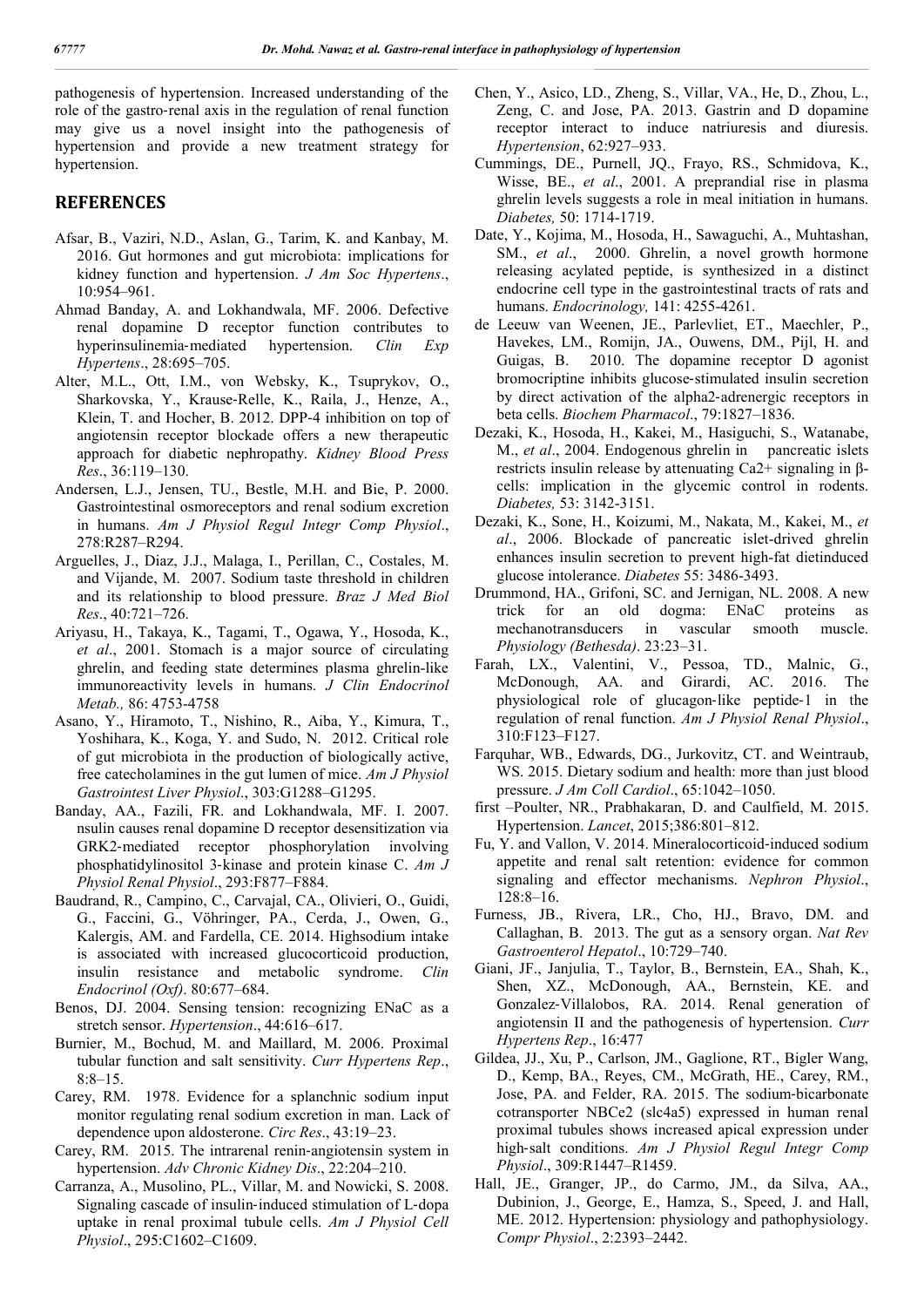- Herrera, M. and Coffman, TM. 2012. The kidney and hypertension: novel insights from transgenic models. *Curr Opin Nephrol Hypertens*, 21:171–178.
- Hirata, K., Kume, S., Araki, S., Sakaguchi, M., Chin‐Kanasaki, M., Isshiki, K., Sugimoto, T., Nishiyama, A., Koya, D., Haneda, M., Kashiwagi, A. and Uzu, T. 2009. Exendin‐4 has an anti-hypertensive effect in salt-sensitive mice model. *Biochem Biophys Res Commun*., 380:44–49.
- Hirotaka Aoki1, Masanori Nakata1 and Katsuya Dezaki Ghrelin 2013. counteracts salt-induced hypertension via promoting diuresis and renal nitric oxide production in Dahl rats *Endocrine Journal*, 60 (5), 571-581
- Horita, S., Seki, G., Yamada, H., Suzuki, M., Koike, K. and Fujita, T. 2013. Roles of renal proximal tubule transport in the pathogenesis of hypertension. *Curr Hypertens Rev*., 9:148–155.
- Jiang, X., Chen, W., Liu, X., Wang, Z., Liu, Y., Felder, RA., Gildea, JJ., Jose, PA., Qin, C. and Yang, Z. 2016. The synergistic roles of cholecystokinin B and dopamine D receptors on the regulation of renal sodium excretion. *PLoS One*., 11:e0146641.
- Jones A, Kainz D, Khan F, Lee C, Carrithers MD. Human macrophage SCN5A activates an innate immune signaling pathway for antiviral host defense. *J Biol Chem*. 2014;289:35326–35340.
- Kearney, PM., Whelton, M., Reynolds, K., Muntner, P., Whelton, PK. and He, J. 2005. Global burden of hypertension: analysis of worldwide data. *Lancet*, 365:217– 223.
- Keenan, MJ., Martin, RJ., Raggio, AM., McCutcheon, KL., Brown, IL., Birkett, A., Newman, SS., Skaf, J., Hegsted, M., Tulley, RT., Blair, E. and Zhou, J. 2012. High‐amylose resistant starch increases hormones and improves structure and function of the gastrointestinal tract: a microarray study. *J Nutrigenet Nutrigenomics*., 5:26–44.
- Kim, M., Platt, MJ., Shibasaki, T., Quaggin, SE., Backx, PH., Seino, S., Simpson, JA. and Drucker, DJ. GLP‐1 receptor activation and Epac2 link atrial natriuretic peptide secretion to control of blood pressure. *Nat Med*., 2013;19:567
- Kojima, M., Hosoda, H., Date, Y., Nakazato, M., Matsuo, H., *et al*., 1999. Ghrelin is a growth-hormone-releasing acylated peptide from stomach. *Nature,* 402: 656-660.
- Lambers Heerspink, HJ., Holtkamp, FA., Parving, HH., Navis, GJ., Lewis, JB., Ritz, E., de Graeff, PA. and de Zeeuw, D. 2012. Moderation of dietary sodium potentiates the renal and cardiovascular protective effects of angiotensin receptor blockers. *Kidney Int*., 82:330–337.
- Li, F., Yang, J., Jones, JE., Villar, VA., Yu, P., Armando, I., Felder, RA. and Jose, PA. 2015. Sorting nexin 5 and dopamine D1 receptor regulate the expression of the insulin receptor in human renal proximal tubule cells. *Endocrinology*, 156:2211–2221.
- Liu, L., Liu, J., Gao, Y., Ng, CF., Yu, X., Dou, D. and Huang, Y. 2015. Protein kinase Cβ mediates downregulated expression of glucagon‐like peptide‐1 receptor in hypertensive rat renal arteries. *J Hypertens*., 33:784–790.
- Liu, T. and Jose, PA. 2013. Gastrin induces sodium‐hydrogen exchanger 3 phosphorylation and mTOR activation via a phosphoinositide 3‐ kinase‐/protein kinase C‐dependent but AKT‐independent pathway in renal proximal tubule cells derived from a normotensive male human. *Endocrinology*, 154:865–875.
- Liu, T., Konkalmatt, PR., Yang, Y., and Jose, PA. 2016. Gastrin decreases Na+, K+‐ATPase activity via a PI3‐kinase‐ and PKC‐dependent pathway in human renal

proximal tubule cells. *Am J Physiol Endocrinol Metab*., 310:E565–E571.

- Liu, X., Gu, F., Jiang, L., Chen, F. and Li, F. 2015. Expression of bitter taste receptor Tas2r105 in mouse kidney. *Biochem Biophys Res Commun*., 458:733–738.
- Marques, FZ., Nelson, EM., Chu, PY., Horlock, D., Fiedler, A., Ziemann, M., Tan, JK., Kuruppu, S., Rajapakse, NW., El‐Osta, A., Mackay, CR. and Kaye, DM. 2017. High fibre diet and acetate supplementation change the gut microbiota and prevent the development of hypertension and heart failure in DOCA‐salt hypertensive mice. *Circulation*. 2016. Accessed.
- Melis, M., Krenning, EP., Bernard, BF., de Visser, M., Rolleman, E. and de Jong M. 2007. Renal uptake and retention of radiolabeled somatostatin, bombesin, neurotensin, minigastrin and CCK analogues: species and gender differences. *Nucl Med Biol*., 34:633–641.
- Michell, AR., Debnam, ES. and Unwin, RJ. 2008. Regulation of renal function by the gastrointestinal tract: potential role of gut‐derived peptides and hormones. *Annu Rev Physiol*., 70:379–403.
- Mironova, E., Chen, Y., Pao, AC., Roos, KP., Kohan, DE., Bugaj, V. and Stockand, JD. 2015. Activation of ENaC by AVP contributes to the urinary concentrating mechanism and dilution of plasma. *Am J Physiol Renal Physiol*., 308:F237–F243.
- Miyamoto, J., Kasubuchi, M., Nakajima, A., Irie, J., Itoh, H. and Kimura, I. 2016. The role of short‐chain fatty acid on blood pressure regulation. *Curr Opin Nephrol Hypertens*., 25:379–383.
- Moretto, TJ., Milton, DR., Ridge, TD., Macconell, LA., Okerson, T., Wolka, AM. and Brodows, RG. 2008. Efficacy and tolerability of exenatide monotherapy over 24 weeks in antidiabetic drug-naive patients with type 2 diabetes: a randomized, double‐blind, placebo‐controlled, parallel‐group study. *Clin Ther*., 30:1448–1460.
- Nakazato, M., Murakami, N., Date, Y., Kojima, M., Matsuo, H., *et al*., 2001. A role for ghrelin in the central regulation of feeding. *Nature* 409: 194-198.
- Noda, M. and Hiyama, TY. 2015. Sodium sensing in the brain. *Pflugers Arch*., 467:465–474.
- Oka, Y., Butnaru, M., von Buchholtz, L., Ryba, NJ. and Zuker, CS. 2013. High salt recruits aversive taste pathways. *Nature*., 494:472–475.
- Okoro, EO., Uroghide, GE. and Jolayemi, ET. 1998. Salt taste sensitivity and blood pressure in adolescent school children in southern Nigeria. *East Afr Med J*., 75:199–203.
- Orlov, SN. and Mongin, AA. 2007. Salt‐sensing mechanisms in blood pressure regulation and hypertension. *Am J Physiol Heart Circ Physiol*., 293:H2039–H2053.
- Pisegna, JR., Tarasova, NI., Kopp, JA., Asico, LD., Jose, P., Farnsworth, DW., Michejda, CJ., and Wank, SA. 1996. Postprandial changes in renal function are mediated by elevated serum gastrin acting at cholecystokinin type B receptors (CCKBR) in the kidney (Abstract). *Gastroenterology*, 110:1106A.
- Preston, RA., Afshartous, D., Forte, LR., Rodco, R., Alonso, AB., Garg, D. and Raij, L. 2012. Sodium challenge does not support an acute gastrointestinal‐renal natriuretic signaling axis in umans. *Kidney Int*., 82:1313–1320
- Rabin, M., Poli de Figueiredo, CE., Wagner, MB. and Antonello, IC. 2009. Salt taste sensitivity threshold and exercise‐induced hypertension. *Appetite*., 52:609–613.